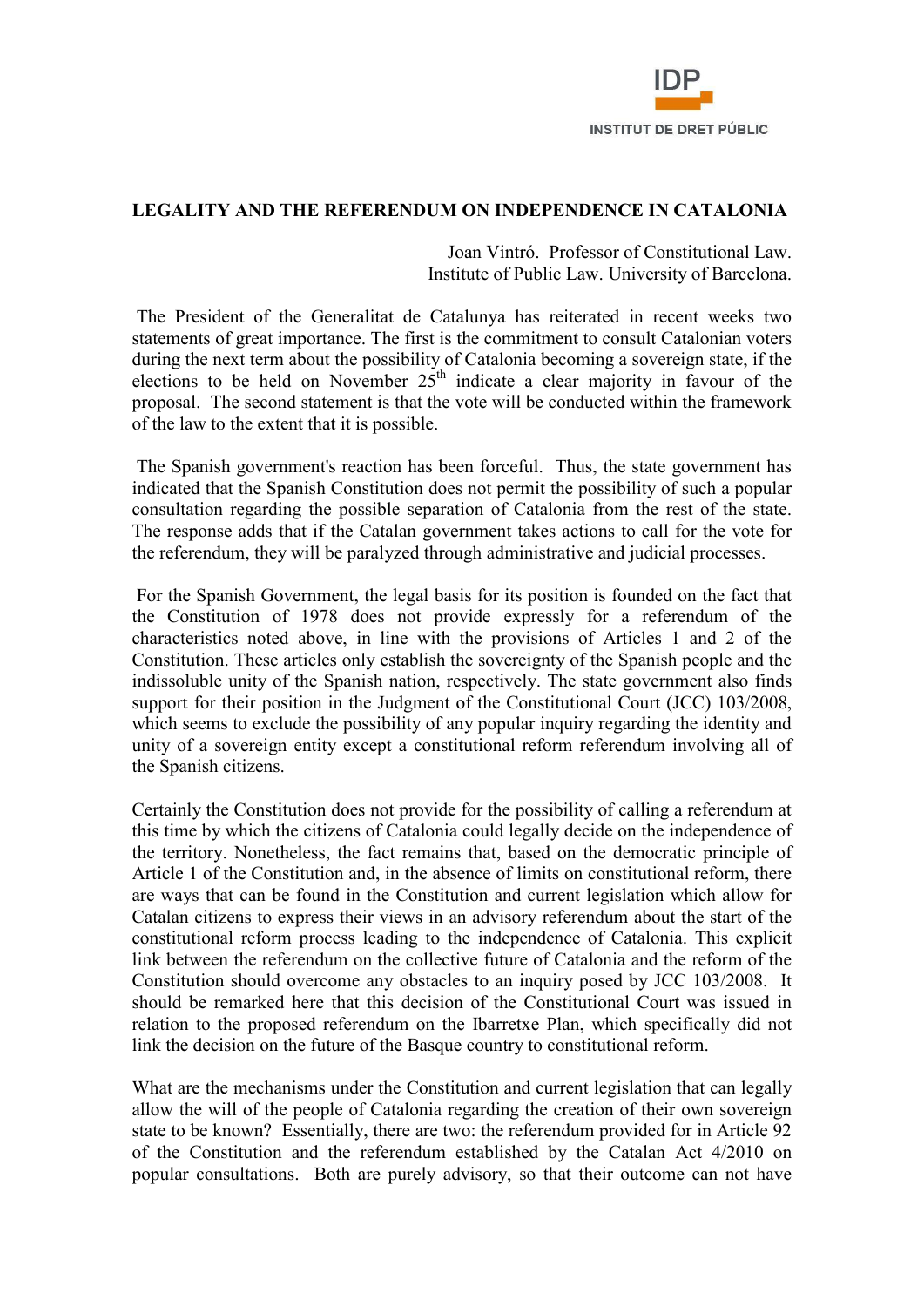

directly effective legal consequences, although following democratic logic, the verdict of the inquiry could hardly not be politically binding. In the first case, the power to call a referendum resides with the central government. In the second, it corresponds to the Government of Catalonia, with prior authorization from the central government. It should be recalled that, as stipulated by the JCC 103/2008, a referendum involves the participation of the entire electorate of the entire Spanish territory, or part thereof, conducted with the guarantees of electoral procedure established by State organic law.

Article 92 of the Constitution stipulates that political decisions of special importance may be submitted to an advisory referendum called by the King at the proposal of the Prime Minister and with the authorization of the Congress of Deputies. Recognized constitutionalists, such as F. Carreras and F. Rubio Llorente consider that, before formally opening the necessary constitutional reform process to recognize the right of Catalonia to separate from Spain, it is necessary to verify that there is such a desire for independence in this territory, and that the way to determine this is through the application of the abovementioned Article 92. Certainly this precept and the Organic Act that develops it (Law 2/1980 of the different types of referendum) do not expressly provide for this type of referendum. For this reason, as noted by the professor Rubio Llorente, it would be necessary to reform that organic legislation in the Spanish Parliament, through a legislative initiative that could be driven by the Catalan Parliament under article 87.2 of the Constitution. This modification should incorporate the new form of referendum and the regulation of some essential issues such as: the requirement of clarity in the question and its link to the constitutional reform process, the percentage of voter turnout for approval of the proposal, and the consequences of a favourable result. Regarding this last point, the referendum should be considered consultative legally, but the organic law could provide for meetings between the Governments concerned in order to evaluate the results of the referendum and account for their positions before their respective Parliaments.

Meanwhile the Catalan law 4/2010, adopted in the framework of Article 122 of the Statute of 2006 and with respect to the above-mentioned organic law, allows for an advisory referendum whereby Catalan citizens can vote on political issues of particular importance in the scope of the powers of the Generalitat. This last point should be interpreted so that the subject of consultations may include, in addition to questions about competencies, questions concerning the powers of the Generalitat recognized by the Constitution and the Statute, among which is the exercise of constitutional reform initiative, as evidenced by Articles 166 and 87 of the Constitution. It is, therefore, legal within the Catalan legislation to call a referendum on the collective future of Catalonia whenever the questions are linked to a process of constitutional reform. The referendum regulated by the Catalan law 4/2010 has consultative status, must be approved by Parliament, is to be called by the Government of the Generalitat with the prior approval of the central government under the provisions of Article 149.1.32 of the Constitution and obligates the Catalan Government to appear in Parliament and report their position on the outcome. In any case, it would be necessary to reform the Catalan law to foresee a referendum for the specific purpose mentioned above and its core elements such as the requirement of clarity in the question, the percentage of voter participation and the percentage of votes in favour of the proposal. Finally, it should be noted that, although the law 4/2010 was challenged by the President of the Government before the